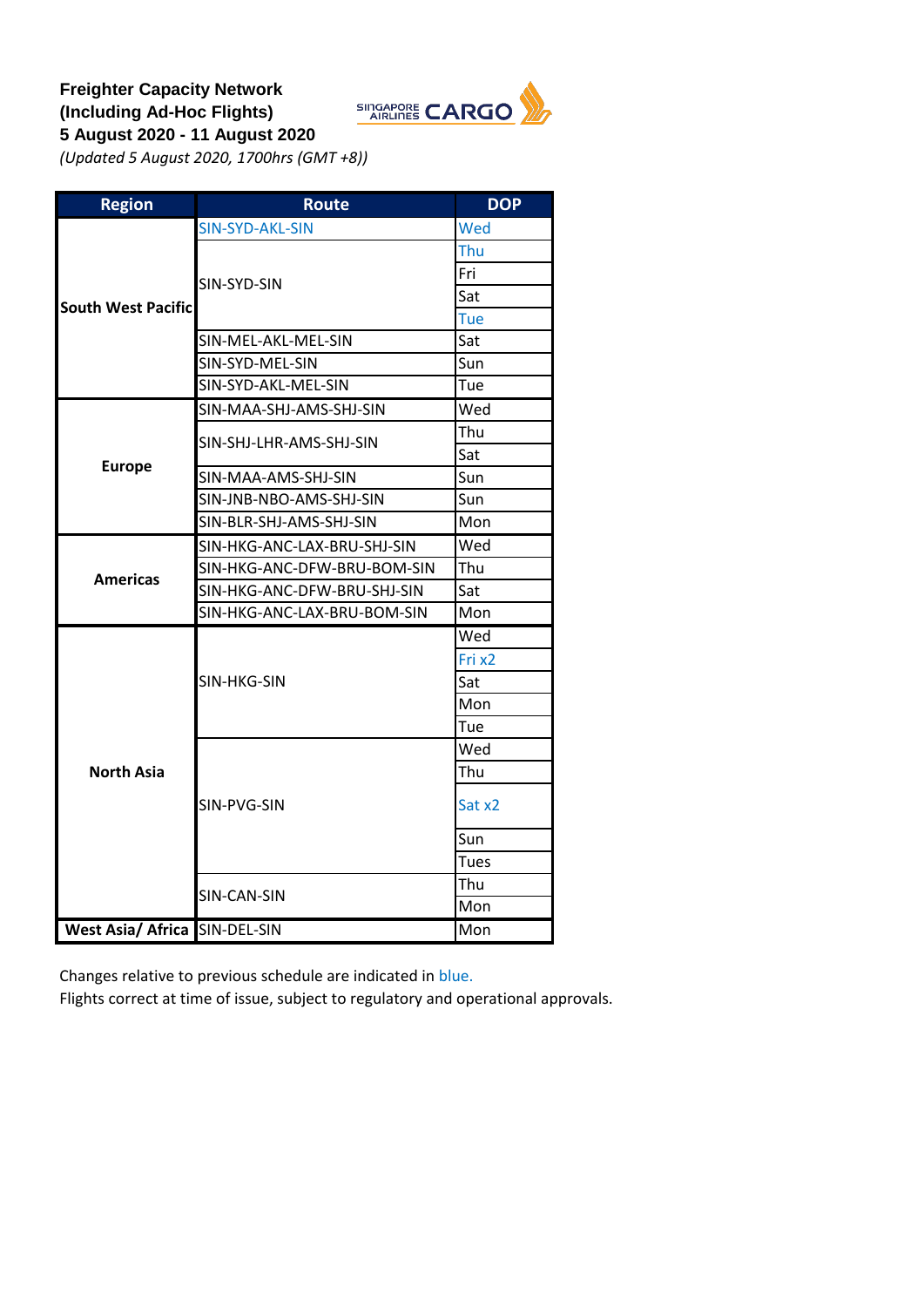## **Singapore Airlines, SilkAir and Scoot Cargo Capacity Network**

**August 2020 (Including Cargo-only, Passenger and Ad-Hoc Flights)** *(Updated 5 August 2020, 1700hrs (GMT +8))*



|                 |         |                                |                     |               |                 |              |                 |            | Pax $(P)/$                                                                                        |
|-----------------|---------|--------------------------------|---------------------|---------------|-----------------|--------------|-----------------|------------|---------------------------------------------------------------------------------------------------|
| <b>Region</b>   |         | Flight no. Start Date End Date |                     | <b>Origin</b> | <b>Dep Time</b> | <b>Destn</b> | <b>Arr Time</b> | <b>DOP</b> | Cargo-                                                                                            |
|                 |         |                                |                     |               |                 |              |                 |            | Only (C)                                                                                          |
|                 | SQ 0038 | 2-Aug-20                       | 30-Aug-20           | <b>SIN</b>    | 17:00           | <b>LAX</b>   | 17:55           | .3.5.7     | P                                                                                                 |
| <b>Americas</b> | SQ 0037 | 5-Aug-20                       | 2-Sep-20            | LAX           | 0:05            | <b>SIN</b>   | $08:15 (+1)$    | 1.36.      | P                                                                                                 |
|                 | SQ 0406 | 4-Aug-20                       | 4-Aug-20            | SIN           | 16:55           | <b>DEL</b>   | 20:00           | .2         | $\mathsf C$                                                                                       |
|                 | SQ 0403 | 4-Aug-20                       | 4-Aug-20            | <b>DEL</b>    | 21:30           | SIN          | $05:55 (+1)$    | .2         | P                                                                                                 |
|                 | SQ 0402 |                                | 13-Aug-20 13-Aug-20 | <b>SIN</b>    | 5:35            | <b>DEL</b>   | 8:40            | 4          | $\mathsf{P}% _{0}\left( \mathcal{A}_{0}\right) \equiv\mathsf{P}_{0}\left( \mathcal{A}_{0}\right)$ |
|                 | SQ 0401 |                                | 13-Aug-20 13-Aug-20 | <b>DEL</b>    | 10:40           | <b>SIN</b>   | 19:05           | 4          | $\overline{C}$                                                                                    |
|                 | SQ 0447 | 2-Aug-20                       | 2-Aug-20            | DAC           | 23:55           | <b>SIN</b>   | $06:05 (+1)$    | 12.47      | $\mathsf C$                                                                                       |
|                 | SQ 0446 | 5-Aug-20                       | 31-Aug-20           | SIN           | 20:35           | DAC          | 22:40           | 12.4.7     | $\mathsf{C}$                                                                                      |
|                 | SQ 0447 | 5-Aug-20                       | 31-Aug-20           | DAC           | 23:55           | <b>SIN</b>   | $06:05 (+1)$    | 12.47      | $\mathsf{C}$                                                                                      |
|                 | SQ 0466 | 7-Aug-20                       | 7-Aug-20            | <b>SIN</b>    | 21:25           | <b>COK</b>   | 23:00           | $\dots$ 5  | $\mathsf{P}$                                                                                      |
|                 | SQ 0467 | 8-Aug-20                       | 8-Aug-20            | <b>COK</b>    | 0:30            | <b>SIN</b>   | 7:30            | 6.         | $\overline{C}$                                                                                    |
|                 | SQ 0468 | 7-Aug-20                       | 28-Aug-20           | SIN           | 22:20           | <b>CMB</b>   | 23:35           | .25        | $\mathsf C$                                                                                       |
|                 | SQ 0469 | 8-Aug-20                       | 29-Aug-20           | <b>CMB</b>    | 0:50            | SIN          | 7:20            | .3.6.      | $\mathsf{C}$                                                                                      |
|                 | SQ 0474 | 7-Aug-20                       | 7-Aug-20            | <b>SIN</b>    | 5:15            | <b>HYD</b>   | 7:20            | 4          | $\mathsf{P}$                                                                                      |
|                 | SQ 0473 | 7-Aug-20                       | 7-Aug-20            | <b>HYD</b>    | 9:20            | <b>SIN</b>   | 16:35           | 4          | $\mathsf{C}$                                                                                      |
|                 | SQ 0478 | 1-Aug-20                       | 29-Aug-20           | SIN           | 10:30           | JNB          | 15:10           | 1.36.      | $\mathsf C$                                                                                       |
|                 | SQ 0479 | 2-Aug-20                       | 30-Aug-20           | <b>JNB</b>    | 13:45           | <b>SIN</b>   | $06:10 (+1)$    | .2.4.7     | $\overline{C}$                                                                                    |
|                 | SQ 0530 | 6-Aug-20                       | 6-Aug-20            | SIN           | 4:50            | AMD          | 7:50            | 4          | $\boldsymbol{\mathsf{P}}$                                                                         |
| West            | SQ 0531 | 6-Aug-20                       | 6-Aug-20            | AMD           | 9:50            | SIN          | 18:10           | 4          | $\mathsf C$                                                                                       |
| Asia/           | SQ 8004 | 6-Aug-20                       | 30-Aug-20           | <b>SIN</b>    | 20:05           | <b>BLR</b>   | 21:50           | .2.47      | $\mathsf{C}$                                                                                      |
| <b>Africa</b>   | SQ 8005 | 6-Aug-20                       | 30-Aug-20           | <b>BLR</b>    | 23:05           | SIN          | $06:10 (+1)$    | .2.4.7     | $\mathsf C$                                                                                       |
|                 | SQ 8006 | 5-Aug-20                       | 31-Aug-20           | SIN           | 16:50           | <b>DEL</b>   | 20:10           | 1.34.67    | $\mathsf{C}$                                                                                      |
|                 | SQ 8003 | 5-Aug-20                       | 31-Aug-20           | <b>DEL</b>    | 21:55           | <b>SIN</b>   | $06:10 (+1)$    | 1.34.67    | $\overline{C}$                                                                                    |
|                 | SQ 8022 | 6-Aug-20                       | 31-Aug-20           | <b>SIN</b>    | 7:40            | <b>BOM</b>   | 10:30           | 12.456.    | $\mathsf C$                                                                                       |
|                 | SQ 8021 | 6-Aug-20                       | 31-Aug-20           | <b>BOM</b>    | 11:45           | <b>SIN</b>   | 19:50           | 12.456.    | $\mathsf C$                                                                                       |
|                 | SQ 8028 | 5-Aug-20                       | 30-Aug-20           | <b>SIN</b>    | 20:25           | <b>MAA</b>   | 22:00           | .3.5.7     | $\mathsf C$                                                                                       |
|                 | SQ 8029 | 5-Aug-20                       | 30-Aug-20           | MAA           | 23:15           | SIN          | $06:10 (+1)$    | .3.5.7     | $\mathsf C$                                                                                       |
|                 |         | SQ 8046 12-Aug-20 12-Aug-20    |                     | <b>SIN</b>    | 12:35           | <b>DAC</b>   | 14:40           | .3.        | ${\sf P}$                                                                                         |
|                 | SQ 8047 | 12-Aug-20 12-Aug-20            |                     | <b>DAC</b>    | 16:10           | <b>SIN</b>   | 22:20           | 3          | P                                                                                                 |
|                 | MI 8414 | 7-Aug-20 7-Aug-20              |                     | <b>SIN</b>    | 9:00            | <b>KTM</b>   | 11:55           | $\dots$ 5  | P                                                                                                 |
|                 | MI 8415 | 7-Aug-20 7-Aug-20              |                     | <b>KTM</b>    | 12:55           | <b>SIN</b>   | 20:05           | 5          | $\mathsf{C}$                                                                                      |
|                 | MI 8414 |                                | 10-Aug-20 10-Aug-20 | <b>SIN</b>    | 9:15            | <b>KTM</b>   | 12:10           | $1$        | P                                                                                                 |
|                 | MI 8415 |                                | 10-Aug-20 10-Aug-20 | <b>KTM</b>    | 13:10           | <b>SIN</b>   | 20:20           | $1$        | $\mathsf C$                                                                                       |
|                 | MI 8702 | 7-Aug-20 7-Aug-20              |                     | <b>SIN</b>    | 10:30           | <b>KTM</b>   | 13:25           | $\dots$ 5  | P                                                                                                 |
|                 | MI 8701 | 7-Aug-20 7-Aug-20              |                     | <b>KTM</b>    | 14:25           | <b>SIN</b>   | 21:35           | $\dots$ 5  | $\mathsf{C}$                                                                                      |
|                 | MI 0462 | 10-Aug-20 10-Aug-20            |                     | <b>SIN</b>    | 8:15            | <b>COK</b>   | 10:15           | $1$        | P                                                                                                 |
|                 | MI 0461 | 10-Aug-20 10-Aug-20            |                     | <b>COK</b>    | 11:45           | <b>SIN</b>   | 18:45           | $1$        | $\mathsf C$                                                                                       |

Changes relative to previous version of flight schedule are indicated in blue.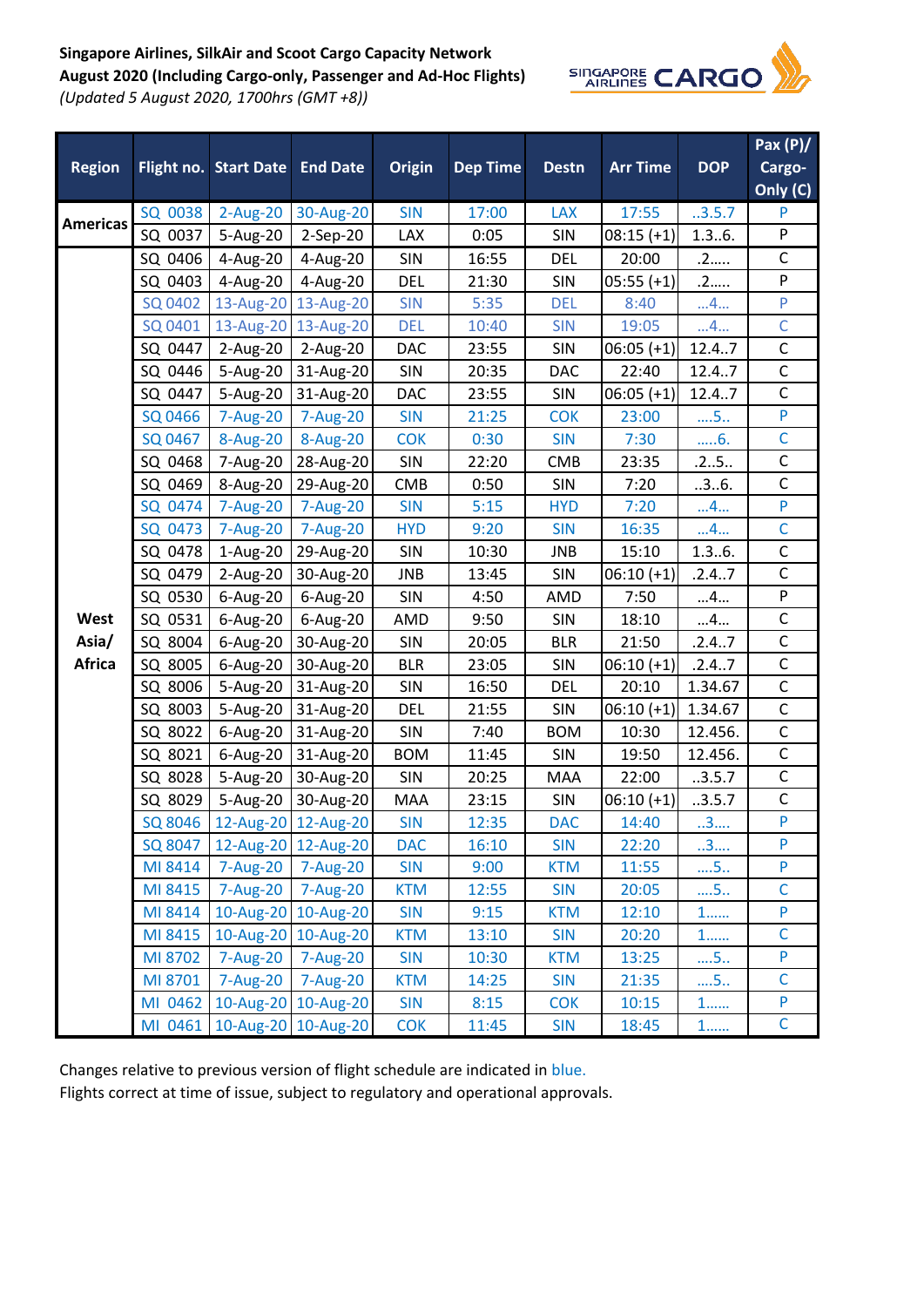|               |         |                                |                      |               |                 |              |                      |            | Pax $(P)/$                |
|---------------|---------|--------------------------------|----------------------|---------------|-----------------|--------------|----------------------|------------|---------------------------|
| <b>Region</b> |         | Flight no. Start Date End Date |                      | <b>Origin</b> | <b>Dep Time</b> | <b>Destn</b> | <b>Arr Time</b>      | <b>DOP</b> | Cargo-                    |
|               |         |                                |                      |               |                 |              |                      |            | Only (C)                  |
|               | SQ 0026 | 1-Aug-20                       | 30-Aug-20            | <b>SIN</b>    | 23:55           | <b>FRA</b>   | $06:45 (+1)$         | .2.4567    | P                         |
|               | SQ 0025 | $2-Aug-20$                     | 31-Aug-20            | <b>FRA</b>    | 12:30           | <b>SIN</b>   | $06:50 (+1)$         | 1.3.567    | $\boldsymbol{\mathsf{P}}$ |
|               | SQ 0308 | 5-Aug-20                       | 14-Aug-20            | <b>SIN</b>    | 9:00            | LHR          | 15:40                | .3.5.      | $\mathsf C$               |
|               | SQ 0319 | 5-Aug-20                       | 14-Aug-20            | LHR           | 20:50           | SIN          | $16:55 (+1)$         | .3.5.      | $\mathsf C$               |
|               | SQ 0318 |                                | 19-Aug-20 21-Aug-20  | <b>SIN</b>    | 12:35           | LHR          | 19:15                | .3.5.      | $\mathsf C$               |
|               | SQ 0319 |                                | 19-Aug-20 21-Aug-20  | LHR           | 20:50           | <b>SIN</b>   | $16:55 + 1$          | .3.5.      | $\mathsf{C}$              |
| <b>Europe</b> | SQ 0308 |                                | 26-Aug-20 28-Aug-20  | SIN           | 9:00            | LHR          | 15:40                | .3.5.      | $\mathsf C$               |
|               | SQ 0319 | 26-Aug-20                      | 28-Aug-20            | <b>LHR</b>    | 20:50           | <b>SIN</b>   | $16:55 (+1)$         | .3.5.      | $\mathsf{C}$              |
|               | SQ 0322 | 1-Aug-20                       | 31-Aug-20            | SIN           | 23:30           | LHR          | 05:55 (+1) 1234567   |            | $\boldsymbol{\mathsf{P}}$ |
|               | SQ 0317 | 2-Aug-20                       | 1-Sep-20             | LHR           | 11:25           | <b>SIN</b>   | $07:30 (+1)$ 1234567 |            | ${\sf P}$                 |
|               | SQ 0324 | 3-Aug-20                       | 31-Aug-20            | SIN           | 23:55           | AMS          | $07:15 (+1)$         | $1\ldots$  | $\mathsf{C}$              |
|               | SQ 0323 | 4-Aug-20                       | $1-Sep-20$           | AMS           | 11:15           | SIN          | $05:55 (+1)$         | .2         | $\mathsf{C}$              |
|               | SQ 0324 | 1-Aug-20                       | 15-Aug-20            | SIN           | 23:55           | AMS          | $07:15 (+1)$         | .2.4.6.    | ${\sf P}$                 |
|               | SQ 0323 | 2-Aug-20                       | 16-Aug-20            | AMS           | 11:15           | <b>SIN</b>   | $05:55 (+1)$         | .3.5.7     | $\mathsf C$               |
|               | SQ 0324 | 2-Aug-20                       | 14-Aug-20            | SIN           | 23:55           | AMS          | $07:15 (+1)$         | .3.5.7     | $\mathsf C$               |
|               | SQ 0323 | 3-Aug-20                       | 15-Aug-20            | AMS           | 11:15           | SIN          | $05:55 (+1)$         | 1.4.6.     | ${\sf P}$                 |
|               | SQ 0324 |                                | 18-Aug-20 30-Aug-20  | SIN           | 23:55           | AMS          | $07:15 (+1)$         | .2.4.6.    | ${\sf P}$                 |
|               | SQ 0323 | 19-Aug-20                      | 30-Aug-20            | AMS           | 11:15           | SIN          | $05:55 (+1)$         | .3.5.7     | $\mathsf{C}$              |
|               | SQ 0324 |                                | 16-Aug-20 30-Aug-20  | SIN           | 23:55           | AMS          | $07:15 (+1)$         | .3.5.7     | $\mathsf C$               |
|               | SQ 0323 |                                | 17-Aug-20 31-Aug-20  | AMS           | 11:15           | SIN          | $05:55 (+1)$         | 1.4.6.     | ${\sf P}$                 |
|               | SQ 0336 | 2-Aug-20                       | 30-Aug-20            | SIN           | 0:15            | <b>CDG</b>   | $07:35 (+1)$         | .3.5.7     | ${\sf P}$                 |
|               | SQ 0335 | 3-Aug-20                       | 31-Aug-20            | CDG           | 12:00           | <b>SIN</b>   | $06:50 (+1)$         | 1.4.6.     | ${\sf P}$                 |
|               | SQ 0346 | 3-Aug-20                       | 24-Aug-20            | SIN           | 1:25            | ZRH          | $08:15 (+1)$         | $1$        | $\mathsf C$               |
|               | SQ 0345 | 4-Aug-20                       | 25-Aug-20            | ZRH           | 11:45           | <b>SIN</b>   | $05:55 (+1)$         | .2         | $\mathsf C$               |
|               | SQ 0346 | 2-Aug-20                       | 30-Aug-20            | SIN           | 1:25            | ZRH          | $08:15 (+1)$         | .3.5.7     | P                         |
|               | SQ 0345 | 3-Aug-20                       | 31-Aug-20            | ZRH           | 11:45           | <b>SIN</b>   | $05:55 (+1)$         | 1.4.6.     | ${\sf P}$                 |
|               | SQ 0352 | 3-Aug-20                       | 24-Aug-20            | <b>SIN</b>    | 23:50           | <b>CPH</b>   | $06:25 (+1)$         | $1$        | $\mathsf C$               |
|               | SQ 0351 | 5-Aug-20                       | 26-Aug-20            | <b>CPH</b>    | 12:20           | SIN          | $06:20 (+1)$         | 3          | $\mathsf C$               |
|               | SQ 0352 |                                | 6-Aug-20   27-Aug-20 | SIN           | 23:50           | <b>CPH</b>   | $06:25 (+1)$         | 4          | $\mathsf{P}$              |
|               | SQ 0351 | 8-Aug-20                       | 29-Aug-20            | <b>CPH</b>    | 12:20           | SIN          | $06:20 (+1)$         | 6.         | ${\sf P}$                 |
|               | SQ 0388 | 3-Aug-20                       | 10-Aug-20            | SIN           | 23:35           | <b>BCN</b>   | $06:55 (+1)$         | $1$        | $\mathsf{C}$              |
|               | SQ 0387 |                                | 5-Aug-20   12-Aug-20 | <b>BCN</b>    | 12:05           | SIN          | $07:00 (+1)$         | .3         | $\mathsf{C}$              |
|               | SQ 0388 |                                | 6-Aug-20   13-Aug-20 | <b>SIN</b>    | 23:35           | <b>BCN</b>   | $06:55 (+1)$         | 4          | P                         |
|               | SQ 0387 |                                | 8-Aug-20   15-Aug-20 | <b>BCN</b>    | 12:05           | SIN          | $07:00 (+1)$         | 6.         | ${\sf P}$                 |
|               | SQ 0378 |                                | 20-Aug-20 27-Aug-20  | SIN           | 22:30           | <b>MXP</b>   | $05:10+1$            | 4          | ${\sf P}$                 |
|               | SQ 0378 |                                | 21-Aug-20 28-Aug-20  | <b>MXP</b>    | 6:10            | <b>BCN</b>   | 7:45                 | $\dots$ 5  | P                         |
|               | SQ 0377 |                                | 22-Aug-20 29-Aug-20  | <b>BCN</b>    | 10:40           | <b>MXP</b>   | 12:20                | 6.         | $\mathsf{P}$              |
|               | SQ 0377 |                                | 22-Aug-20 29-Aug-20  | <b>MXP</b>    | 13:30           | SIN          | $07:30 + 1$          | 6.         | ${\sf P}$                 |
|               | SQ 0392 |                                | 4-Aug-20 25-Aug-20   | SIN           | 13:00           | <b>IST</b>   | $19:00 (+1)$         | .2         | $\mathsf C$               |
|               | SQ 0391 |                                | 5-Aug-20 26-Aug-20   | <b>IST</b>    | 13:30           | <b>SIN</b>   | $05:00 (+1)$         | 3          | $\overline{\mathsf{C}}$   |

Changes relative to previous version of flight schedule are indicated in blue. Flights correct at time of issue, subject to regulatory and operational approvals.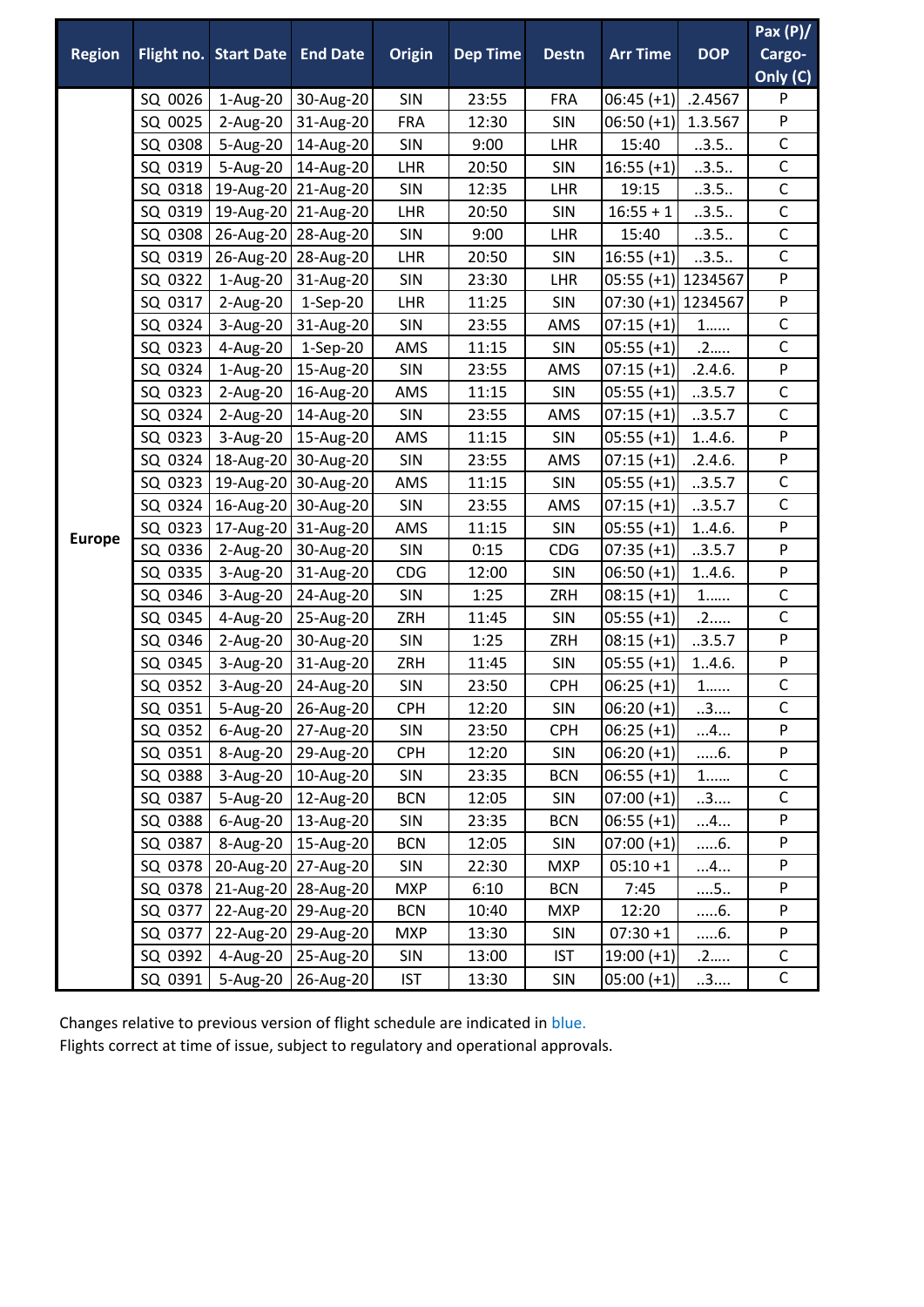|               |         |                                 |                      |               |                 |              |                 |            | Pax $(P)/$     |
|---------------|---------|---------------------------------|----------------------|---------------|-----------------|--------------|-----------------|------------|----------------|
| <b>Region</b> |         | Flight no. Start Date End Date  |                      | <b>Origin</b> | <b>Dep Time</b> | <b>Destn</b> | <b>Arr Time</b> | <b>DOP</b> | Cargo-         |
|               |         |                                 |                      |               |                 |              |                 |            | Only (C)       |
|               | SQ 0011 | 3-Aug-20                        | 10-Aug-20            | <b>NRT</b>    | 19:00           | <b>SIN</b>   | $01:15 (+1)$    | $1$        | $\mathsf{C}$   |
|               | SQ 0011 | 11-Aug-20                       | 14-Aug-20            | <b>NRT</b>    | 19:00           | <b>SIN</b>   | $01:15 (+1)$    | .25        | $\mathsf{C}$   |
|               | SQ 0600 | 1-Aug-20                        | 29-Aug-20            | SIN           | 8:00            | <b>ICN</b>   | 15:35           | 456.       | C              |
|               | SQ 0609 | 1-Aug-20                        | 29-Aug-20            | <b>ICN</b>    | 16:45           | <b>SIN</b>   | 22:00           | 456.       | $\mathsf C$    |
|               | SQ 0600 | 2-Aug-20                        | 30-Aug-20            | SIN           | 8:00            | <b>ICN</b>   | 15:35           | 37         | ${\sf P}$      |
|               | SQ 0609 | 2-Aug-20                        | 30-Aug-20            | ICN           | 16:45           | SIN          | 22:00           | 37         | $\sf P$        |
|               | SQ 0609 |                                 | 11-Aug-20 11-Aug-20  | <b>ICN</b>    | 16:45           | <b>SIN</b>   | 22:00           | .2         | $\overline{C}$ |
|               | SQ 0622 | 20-Aug-20                       | 28-Aug-20            | <b>SIN</b>    | 14:30           | <b>KIX</b>   | 22:10           | .2.45.     | $\mathsf{C}$   |
|               | SQ 0623 | 20-Aug-20                       | 28-Aug-20            | <b>KIX</b>    | 23:25           | <b>SIN</b>   | $04:40 (+1)$    | .2.45.     | $\mathsf{C}$   |
|               | SQ 0621 | 7-Aug-20                        | 7-Aug-20             | <b>KIX</b>    | 0:25            | <b>SIN</b>   | 5:40            | $\dots$ 5  | $\mathsf{C}$   |
|               | SQ 0622 | 1-Aug-20                        | 29-Aug-20            | <b>SIN</b>    | 14:30           | KIX          | 22:10           | .3.6.      | ${\sf P}$      |
|               | SQ 0623 | 1-Aug-20                        | 29-Aug-20            | KIX           | 23:25           | SIN          | $04:40 + 1$     | .3.6.      | ${\sf P}$      |
|               | SQ 0638 | 3-Aug-20                        | 31-Aug-20            | <b>SIN</b>    | 0:25            | <b>NRT</b>   | 8:30            | 1.37       | $\sf P$        |
|               | SQ 0637 | 3-Aug-20                        | 31-Aug-20            | <b>NRT</b>    | 10:10           | <b>SIN</b>   | 16:20           | 1.37       | ${\sf P}$      |
|               | SQ 0638 | 1-Aug-20                        | 29-Aug-20            | SIN           | 0:25            | <b>NRT</b>   | 8:30            | 456.       | $\mathsf C$    |
|               | SQ 0637 | 1-Aug-20                        | 29-Aug-20            | <b>NRT</b>    | 10:10           | <b>SIN</b>   | 16:20           | 456.       | $\mathsf{C}$   |
|               | SQ 0656 | 6-Aug-20                        | 6-Aug-20             | <b>SIN</b>    | 3:00            | <b>FUK</b>   | 10:00           | 4          | $\mathsf{C}$   |
|               | SQ 0655 | 6-Aug-20                        | 6-Aug-20             | <b>FUK</b>    | 11:15           | <b>SIN</b>   | 16:15           | 4          | $\mathsf{C}$   |
|               | SQ 0656 | 20-Aug-20                       | 27-Aug-20            | <b>SIN</b>    | 3:00            | <b>FUK</b>   | 10:00           | 4          | $\mathsf{C}$   |
|               | SQ 0655 |                                 | 20-Aug-20 27-Aug-20  | <b>FUK</b>    | 11:15           | <b>SIN</b>   | 16:15           | 4          | $\mathsf{C}$   |
| <b>North</b>  | SQ 0826 | 1-Aug-20                        | 31-Aug-20            | <b>SIN</b>    | 1:15            | <b>PVG</b>   | 6:35            | 1234567    | $\mathsf C$    |
| Asia (1/2)    | SQ 0827 | 1-Aug-20                        | 31-Aug-20            | <b>PVG</b>    | 8:05            | <b>SIN</b>   | 13:25           | 1234567    | $\mathsf C$    |
|               | SQ 0830 | 1-Aug-20                        | 30-Aug-20            | SIN           | 9:30            | PVG          | 15:05           | .234567    | $\mathsf C$    |
|               | SQ 0833 | 1-Aug-20                        | 30-Aug-20            | <b>PVG</b>    | 16:50           | <b>SIN</b>   | 22:20           | .234567    | $\mathsf C$    |
|               | SQ 0836 | 1-Aug-20                        | 31-Aug-20            | SIN           | 17:25           | <b>PVG</b>   | 22:45           | 1234567    | $\mathsf{C}$   |
|               | SQ 0825 | 2-Aug-20                        | $1-Sep-20$           | <b>PVG</b>    | 0:35            | <b>SIN</b>   | 5:55            | 1234567    | $\mathsf{C}$   |
|               | SQ 0830 | 3-Aug-20                        | 31-Aug-20            | SIN           | 9:30            | <b>PVG</b>   | 15:05           | $1$        | ${\sf P}$      |
|               | SQ 0833 | 3-Aug-20                        | 31-Aug-20            | <b>PVG</b>    | 16:50           | <b>SIN</b>   | 22:20           | $1$        | ${\sf P}$      |
|               | SQ 0802 |                                 | 1-Aug-20 31-Aug-20   | SIN           | 8:30            | <b>PEK</b>   | 14:40           | 1234567    | C              |
|               | SQ 0807 | 1-Aug-20                        | 31-Aug-20            | <b>PEK</b>    | 16:35           | <b>SIN</b>   | 23:00           | 1234567    | $\mathsf C$    |
|               | SQ 0806 | 1-Aug-20                        | 8-Aug-20             | <b>SIN</b>    | 16:50           | <b>PEK</b>   | 23:00           | .3.67      | $\mathsf C$    |
|               | SQ 0801 | 2-Aug-20                        | 9-Aug-20             | PEK           | 0:05            | <b>SIN</b>   | 6:20            | 1.4.7      | $\mathsf C$    |
|               | SQ 0806 |                                 | 10-Aug-20 10-Aug-20  | SIN           | 16:50           | <b>PEK</b>   | 23:00           | $1$        | $\mathsf{C}$   |
|               | SQ 0801 |                                 | 11-Aug-20 11-Aug-20  | <b>PEK</b>    | 0:05            | SIN          | 6:20            | .2         | $\mathsf C$    |
|               |         | SQ 0806   12-Aug-20   15-Aug-20 |                      | SIN           | 16:50           | <b>PEK</b>   | 23:00           | .3.6.      | $\mathsf{C}$   |
|               | SQ 0801 |                                 | 13-Aug-20 16-Aug-20  | PEK           | 0:05            | <b>SIN</b>   | 6:20            | 47         | $\mathsf C$    |
|               | SQ 0806 | 17-Aug-20 31-Aug-20             |                      | SIN           | 16:50           | <b>PEK</b>   | 23:00           | 1.36.      | $\mathsf C$    |
|               | SQ 0801 | 18-Aug-20 1-Sep-20              |                      | <b>PEK</b>    | 0:05            | <b>SIN</b>   | 6:20            | .2.47      | $\mathsf C$    |
|               | SQ 0850 |                                 | 1-Aug-20   10-Aug-20 | SIN           | 8:20            | CAN          | 12:20           | 123.56.    | $\mathsf C$    |
|               | SQ 0851 | 1-Aug-20                        | 10-Aug-20            | <b>CAN</b>    | 14:05           | <b>SIN</b>   | 18:10           | 123.56.    | $\mathsf{C}$   |
|               | SQ 0850 |                                 | 12-Aug-20 31-Aug-20  | <b>SIN</b>    | 8:20            | <b>CAN</b>   | 12:20           | 1234.67    | $\mathsf C$    |
|               | SQ 0851 |                                 | 12-Aug-20 31-Aug-20  | <b>CAN</b>    | 14:05           | <b>SIN</b>   | 18:10           | 1234.67    | $\mathsf{C}$   |

Changes relative to previous version of flight schedule are indicated in blue.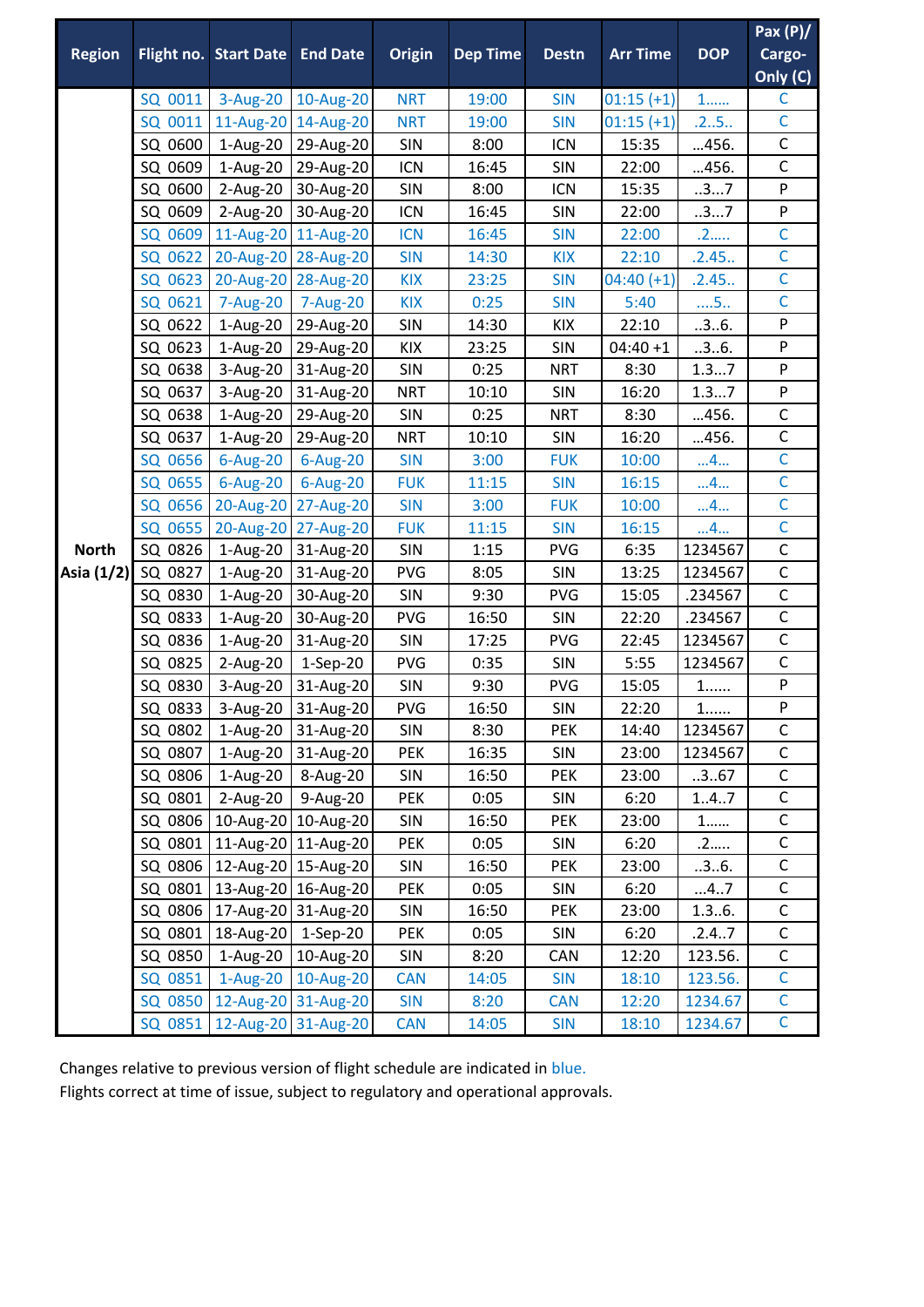|               |               |                                |                     |               |                 |              |                 |             | Pax $(P)/$     |
|---------------|---------------|--------------------------------|---------------------|---------------|-----------------|--------------|-----------------|-------------|----------------|
| <b>Region</b> |               | Flight no. Start Date End Date |                     | <b>Origin</b> | <b>Dep Time</b> | <b>Destn</b> | <b>Arr Time</b> | <b>DOP</b>  | Cargo-         |
|               |               |                                |                     |               |                 |              |                 |             | Only (C)       |
|               | SQ 0856       | 1-Aug-20                       | 8-Aug-20            | <b>SIN</b>    | 10:10           | <b>HKG</b>   | 14:25           | 34567       | $\mathsf C$    |
|               | SQ 0861       | 1-Aug-20                       | 8-Aug-20            | HKG           | 15:40           | SIN          | 19:35           | 34567       | $\mathsf C$    |
|               | SQ 0856       | 9-Aug-20                       | 9-Aug-20            | <b>SIN</b>    | 9:40            | <b>HKG</b>   | 13:55           | 7           | $\mathsf C$    |
|               | SQ 0861       | 9-Aug-20                       | 9-Aug-20            | <b>HKG</b>    | 15:40           | SIN          | 19:35           | 7           | $\mathsf C$    |
|               | SQ 0856       | 12-Aug-20                      | 30-Aug-20           | SIN           | 10:10           | HKG          | 14:25           | .34567      | $\mathsf C$    |
|               | SQ 0861       | 12-Aug-20                      | 30-Aug-20           | <b>HKG</b>    | 15:40           | SIN          | 19:35           | 34567       | $\mathsf{C}$   |
|               | SQ 0890       | 2-Aug-20                       | 30-Aug-20           | SIN           | 7:25            | <b>HKG</b>   | 11:20           | .25.7       | $\mathsf C$    |
|               | SQ 0891       | 2-Aug-20                       | 30-Aug-20           | HKG           | 12:25           | SIN          | 16:20           | .25.7       | $\mathsf C$    |
|               | SQ 0890       | 1-Aug-20                       | 29-Aug-20           | SIN           | 7:25            | <b>HKG</b>   | 11:20           | 34.6.       | ${\sf P}$      |
|               | SQ 0891       | 1-Aug-20                       | 29-Aug-20           | <b>HKG</b>    | 12:25           | SIN          | 16:20           | 34.6.       | P              |
|               | SQ 0876       | 1-Aug-20                       | 29-Aug-20           | SIN           | 8:20            | <b>TPE</b>   | 13:10           | $6$ .       | $\mathsf{C}$   |
|               | SQ 0877       | 1-Aug-20                       | 29-Aug-20           | <b>TPE</b>    | 14:20           | SIN          | 18:55           | 6.          | $\mathsf C$    |
|               | SQ 0878       | 5-Aug-20                       | 28-Aug-20           | SIN           | 11:45           | <b>TPE</b>   | 16:40           | .3.5.       | $\mathsf{C}$   |
|               | SQ 0879       | 5-Aug-20                       | 28-Aug-20           | <b>TPE</b>    | 17:45           | SIN          | 22:15           | .3.5.       | $\mathsf C$    |
|               | MI 0972       | 3-Aug-20                       | 31-Aug-20           | SIN           | 7:00            | <b>CKG</b>   | 11:35           | $1$         | ${\sf P}$      |
|               | MI 0971       | 3-Aug-20                       | 31-Aug-20           | <b>CKG</b>    | 12:35           | <b>SIN</b>   | 17:30           | $1$         | $\mathsf{P}$   |
|               | TR 100        | 2-Aug-20                       | 30-Aug-20           | SIN           | 5:15            | CAN          | 9:25            | 7           | P              |
|               | TR 101        | 2-Aug-20                       | 30-Aug-20           | CAN           | 10:40           | SIN          | 14:40           | $\dots .7$  | ${\sf P}$      |
| <b>North</b>  | <b>TR 120</b> | 5-Aug-20                       | 26-Aug-20           | <b>SIN</b>    | 18:25           | <b>WUH</b>   | 23:25           | 3           | $\mathsf{C}$   |
| Asia (2/2)    | <b>TR 121</b> | 6-Aug-20                       | 27-Aug-20           | <b>WUH</b>    | 0:40            | <b>SIN</b>   | 5:20            | 3           | $\mathsf{C}$   |
|               | <b>TR 138</b> | 12-Aug-20                      | 12-Aug-20           | <b>SIN</b>    | 1:30            | <b>TSN</b>   | 7:30            | 3           | ${\sf P}$      |
|               | <b>TR 139</b> |                                | 12-Aug-20 12-Aug-20 | <b>TSN</b>    | 9:20            | <b>SIN</b>   | 15:20           | 3           | P              |
|               | <b>TR 138</b> | 26-Aug-20                      | 26-Aug-20           | <b>SIN</b>    | 1:30            | <b>TSN</b>   | 7:30            | 3           | P              |
|               | <b>TR 139</b> | 26-Aug-20                      | 26-Aug-20           | <b>TSN</b>    | 9:20            | <b>SIN</b>   | 15:20           | 3           | P              |
|               | <b>TR 180</b> | 6-Aug-20                       | 27-Aug-20           | <b>SIN</b>    | 11:10           | <b>NKG</b>   | 16:30           | 4           | P              |
|               | <b>TR 181</b> | 6-Aug-20                       | 27-Aug-20           | <b>NKG</b>    | 17:45           | SIN          | 23:25           | 4           | P              |
|               | <b>TR 180</b> | 5-Aug-20                       | 7-Aug-20            | <b>SIN</b>    | 10:30           | <b>NKG</b>   | 15:50           | .3.5.       | $\mathsf C$    |
|               | <b>TR 180</b> | 9-Aug-20                       | 9-Aug-20            | <b>SIN</b>    | 10:45           | <b>NKG</b>   | 15:50           | 7           | $\overline{C}$ |
|               | <b>TR 180</b> |                                | 12-Aug-20 30-Aug-20 | <b>SIN</b>    | 10:30           | <b>NKG</b>   | 15:50           | .3.5.7      | $\mathsf{C}$   |
|               | <b>TR 181</b> |                                | 2-Aug-20 30-Aug-20  | <b>NKG</b>    | 17:05           | <b>SIN</b>   | 22:25           | .3.5.7      | $\mathsf{C}$   |
|               | <b>TR 880</b> |                                | 16-Aug-20 30-Aug-20 | SIN           | 8:25            | <b>TPE</b>   | 13:15           | 7           | P              |
|               | <b>TR 880</b> |                                | 21-Aug-20 28-Aug-20 | SIN           | 9:15            | <b>TPE</b>   | 14:00           | $\dots$ 5   | ${\sf P}$      |
|               | <b>TR 880</b> |                                | 16-Aug-20 30-Aug-20 | <b>TPE</b>    | 14:15           | <b>ICN</b>   | 17:50           | $\dots$ 5.7 | ${\sf P}$      |
|               | <b>TR 881</b> |                                | 17-Aug-20 31-Aug-20 | <b>ICN</b>    | 19:05           | <b>TPE</b>   | 20:45           | 16.         | P              |
|               | <b>TR 881</b> |                                | 17-Aug-20 31-Aug-20 | <b>TPE</b>    | 21:45           | SIN          | $02:15 (+1)$    | 16.         | ${\sf P}$      |
|               | <b>TR 980</b> | 2-Aug-20                       | 30-Aug-20           | SIN           | 14:15           | HKG          | 18:20           | .25.7       | P              |
|               | TR 981        | 2-Aug-20                       | 30-Aug-20           | <b>HKG</b>    | 19:20           | SIN          | 23:15           | .25.7       | $\mathsf{P}$   |
|               | TR 996        | 2-Aug-20                       | 9-Aug-20            | SIN           | 9:00            | <b>TPE</b>   | 13:50           | 7           | ${\sf P}$      |
|               | TR 997        | 2-Aug-20                       | 9-Aug-20            | <b>TPE</b>    | 15:05           | SIN          | 19:35           | 7           | ${\sf P}$      |

Changes relative to previous version of flight schedule are indicated in blue.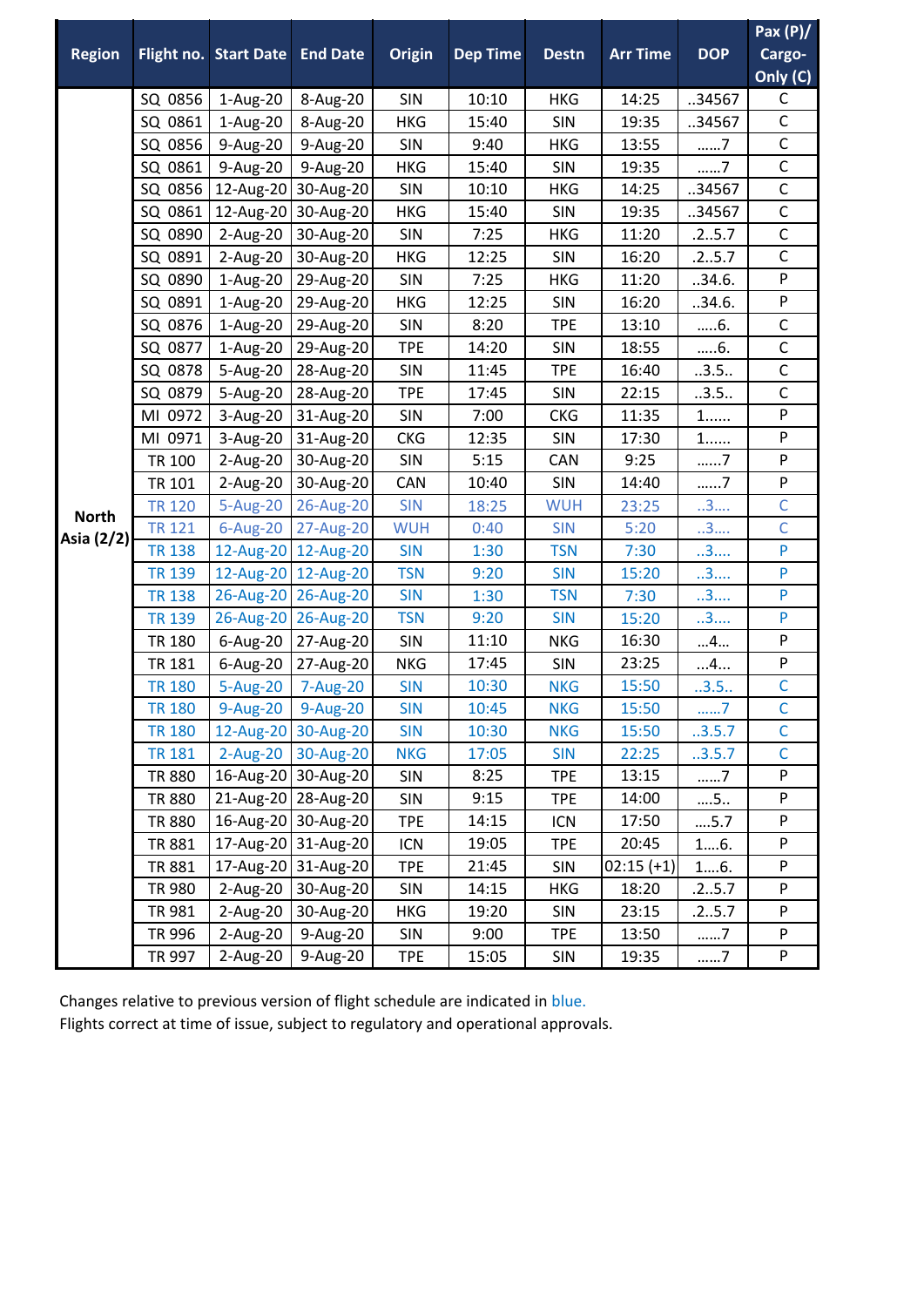| <b>Region</b>  |         | <b>Flight no. Start Date</b>    | <b>End Date</b>                 | <b>Origin</b> | <b>Dep Time</b> | <b>Destn</b> | <b>Arr Time</b> | <b>DOP</b> | Pax $(P)$<br>Cargo-<br>Only (C) |
|----------------|---------|---------------------------------|---------------------------------|---------------|-----------------|--------------|-----------------|------------|---------------------------------|
|                | SQ 0207 | 2-Aug-20                        | 11-Aug-20                       | SIN           | 7:45            | MEL          | 17:10           | .27        | C                               |
|                | SQ 0208 | 2-Aug-20                        | 11-Aug-20                       | <b>MEL</b>    | 18:25           | SIN          | $00:15 (+1)$    | .27        | $\mathsf C$                     |
|                | SQ 0207 |                                 | 16-Aug-20 30-Aug-20             | SIN           | 7:45            | <b>MEL</b>   | 17:10           | .237       | $\mathsf C$                     |
|                | SQ 0208 |                                 | 16-Aug-20 30-Aug-20             | MEL           | 18:25           | <b>SIN</b>   | $00:15 (+1)$    | .237       | $\mathsf C$                     |
|                | SQ 0217 | 6-Aug-20                        | 15-Aug-20                       | <b>SIN</b>    | 11:10           | <b>MEL</b>   | 20:35           | 1234.6.    | $\overline{C}$                  |
|                | SQ 0218 | 8-Aug-20                        | 15-Aug-20                       | <b>MEL</b>    | 21:50           | <b>SIN</b>   | $03:45 (+1)$    | 1236.      | $\mathsf{C}$                    |
|                | SQ 0218 | 6-Aug-20                        | 6-Aug-20                        | <b>MEL</b>    | 23:50           | <b>SIN</b>   | $05:45 (+1)$    | 4          | P                               |
|                | SQ 0218 | 13-Aug-20                       | 13-Aug-20                       | <b>MEL</b>    | 23:50           | <b>SIN</b>   | $05:45 (+1)$    | 4          | $\mathsf{C}$                    |
|                | SQ 0217 | 7-Aug-20                        | 7-Aug-20                        | SIN           | 11:10           | <b>MEL</b>   | 20:35           | $\dots$ 5  | $\mathsf C$                     |
|                | SQ 0217 | 14-Aug-20                       | 28-Aug-20                       | SIN           | 11:10           | MEL          | 20:35           | $\dots$ 5  | P                               |
|                | SQ 0217 |                                 | 18-Aug-20 29-Aug-20             | SIN           | 11:10           | <b>MEL</b>   | 20:35           | .234.6.    | $\mathsf{C}$                    |
|                | SQ 0218 | 18-Aug-20                       | 29-Aug-20                       | <b>MEL</b>    | 21:50           | <b>SIN</b>   | $03:45 (+1)$    | .234.6.    | $\mathsf{C}$                    |
|                | SQ 0238 | 8-Aug-20                        | 29-Aug-20                       | <b>MEL</b>    | 9:35            | <b>SIN</b>   | 15:25           | $6$ .      | ${\sf P}$                       |
|                | SQ 0237 | 6-Aug-20                        | 28-Aug-20                       | SIN           | 0:25            | <b>MEL</b>   | 9:50            | 45         | $\mathsf{C}$                    |
|                | SQ 0228 | 6-Aug-20                        | 28-Aug-20                       | <b>MEL</b>    | 15:40           | <b>SIN</b>   | 21:30           | 45         | $\mathsf C$                     |
|                | SQ 0237 | 8-Aug-20                        | 29-Aug-20                       | SIN           | 23:55           | <b>MEL</b>   | $09:20 (+1)$    | $6$ .      | ${\sf P}$                       |
|                | SQ 0218 | 9-Aug-20                        | 30-Aug-20                       | <b>MEL</b>    | 23:50           | <b>SIN</b>   | $05:45 (+1)$    | 7          | P                               |
|                | SQ 0237 |                                 | 31-Aug-20 31-Aug-20             | SIN           | 23:55           | <b>MEL</b>   | $09:20 + 1$     | $1$        | P                               |
|                | SQ 0211 | 13-Aug-20                       | 27-Aug-20                       | <b>SIN</b>    | 9:35            | <b>SYD</b>   | 19:10           | 4          | $\mathsf{C}$                    |
|                | SQ 0212 | 14-Aug-20                       | 28-Aug-20                       | <b>SYD</b>    | 7:55            | <b>SIN</b>   | 14:25           | $\dots$ 5  | $\overline{C}$                  |
|                | SQ 0211 | $6$ -Aug-20                     | 6-Aug-20                        | <b>SIN</b>    | 10:35           | <b>SYD</b>   | 20:15           | 4          | $\overline{C}$                  |
|                | SQ 0212 | 7-Aug-20                        | 7-Aug-20                        | <b>SYD</b>    | 21:30           | <b>SIN</b>   | $03:50 (+1)$    | $\dots$ 5  | ${\sf P}$                       |
|                | SQ 0222 | 6-Aug-20                        | 6-Aug-20                        | <b>SYD</b>    | 7:55            | <b>SIN</b>   | 14:15           | $\dots$ 5  | $\mathsf{C}$                    |
| South          | SQ 0222 | 9-Aug-20                        | 13-Aug-20                       | <b>SYD</b>    | 11:00           | <b>SIN</b>   | 17:30           | 47         | $\mathsf{C}$                    |
| West           | SQ 0222 | 14-Aug-20                       | 20-Aug-20                       | <b>SYD</b>    | 11:00           | <b>SIN</b>   | 17:30           | 45         | $\mathsf{C}$                    |
| <b>Pacific</b> | SQ 0232 | 6-Aug-20                        | 6-Aug-20                        | <b>SYD</b>    | 11:00           | <b>SIN</b>   | 17:30           | 4          | $\overline{C}$                  |
| (1/2)          | SQ 0231 | $2-Aug-20$                      | 16-Aug-20                       | <b>SIN</b>    | 0:45            | <b>SYD</b>   | 10:25           | 37         | $\mathsf C$                     |
|                | SQ 0232 | $2$ -Aug-20                     | 16-Aug-20                       | <b>SYD</b>    | 12:10           | <b>SIN</b>   | 18:40           | 37         | $\overline{C}$                  |
|                |         |                                 | SQ 0231   19-Aug-20   30-Aug-20 | <b>SIN</b>    | 0:45            | SYD          | 10:25           | 37         | C                               |
|                |         | SQ 0232   19-Aug-20   30-Aug-20 |                                 | SYD           | 12:10           | <b>SIN</b>   | 18:40           | 37         | $\mathsf{C}$                    |
|                | SQ 0241 | 5-Aug-20                        | 5-Aug-20                        | SIN           | 10:10           | SYD          | 19:50           | 3          | $\mathsf C$                     |
|                | SQ 0242 | 5-Aug-20                        | 5-Aug-20                        | <b>SYD</b>    | 21:05           | SIN          | $03:20 (+1)$    | 3          | P                               |
|                | SQ 0242 |                                 | 10-Aug-20 10-Aug-20             | <b>SYD</b>    | 18:05           | <b>SIN</b>   | $00:20 (+1)$    | $1$        | $\overline{C}$                  |
|                | SQ 0241 | 6-Aug-20                        | 14-Aug-20                       | SIN           | 7:10            | SYD          | 16:50           | .345.      | $\mathsf{C}$                    |
|                | SQ 0242 | 6-Aug-20                        | 14-Aug-20                       | SYD           | 18:05           | <b>SIN</b>   | $00:20 (+1)$    | .345.      | $\mathsf C$                     |
|                | SQ 0241 |                                 | 19-Aug-20 28-Aug-20             | SIN           | 7:10            | SYD          | 16:50           | .3.5.      | $\mathsf{C}$                    |
|                | SQ 0242 |                                 | 19-Aug-20 28-Aug-20             | SYD           | 18:05           | SIN          | $00:20 (+1)$    | .3.5.      | $\mathsf C$                     |
|                | SQ 0241 |                                 | 20-Aug-20 27-Aug-20             | SIN           | 7:10            | SYD          | 16:50           | 4          | $\mathsf C$                     |
|                | SQ 0231 | $1-Aug-20$                      | 31-Aug-20                       | SIN           | 0:45            | SYD          | 10:25           | 126.       | P                               |
|                | SQ 0232 | $1-Aug-20$                      | 31-Aug-20                       | SYD           | 11:00           | <b>SIN</b>   | 17:30           | 126.       | ${\sf P}$                       |
|                | SQ 0215 | $2$ -Aug-20                     | 5-Aug-20                        | <b>SIN</b>    | 18:45           | PER          | 23:55           | .237       | $\mathsf{C}$                    |
|                | SQ 0223 | 1-Aug-20                        | 15-Aug-20                       | SIN           | 10:45           | PER          | 15:55           | .3.6.      | $\mathsf C$                     |
|                | SQ 0226 | 4-Aug-20                        | 15-Aug-20                       | <b>PER</b>    | 14:05           | <b>SIN</b>   | 19:35           | .26.       | $\mathsf{C}$                    |
|                | SQ 0223 |                                 | 18-Aug-20 30-Aug-20             | <b>SIN</b>    | 10:05           | <b>PER</b>   | 15:15           | .267       | P                               |
|                | SQ 0214 |                                 | 18-Aug-20 30-Aug-20             | <b>PER</b>    | 16:35           | <b>SIN</b>   | 22:00           | .267       | P                               |
|                | SQ 0279 | 3-Aug-20                        | 31-Aug-20                       | SIN           | 23:40           | <b>ADL</b>   | $07:55 (+1)$    | $1$        | P                               |
|                | SQ 0278 | 4-Aug-20                        | $1-Sep-20$                      | <b>ADL</b>    | 9:10            | <b>SIN</b>   | 15:10           | .2         | ${\sf P}$                       |
|                | SQ 0279 | 4-Aug-20                        | 11-Aug-20                       | SIN           | 23:40           | ADL          | $07:55 (+1)$    | .2         | $\mathsf{C}$                    |
|                | SQ 0279 |                                 | 18-Aug-20 25-Aug-20             | SIN           | 23:40           | <b>ADL</b>   | 7:55            | .2         | $\mathsf C$<br>$\mathsf C$      |
|                |         | SQ 0278   19-Aug-20   26-Aug-20 |                                 | ADL           | 9:10            | SIN          | 15:10           | 3          |                                 |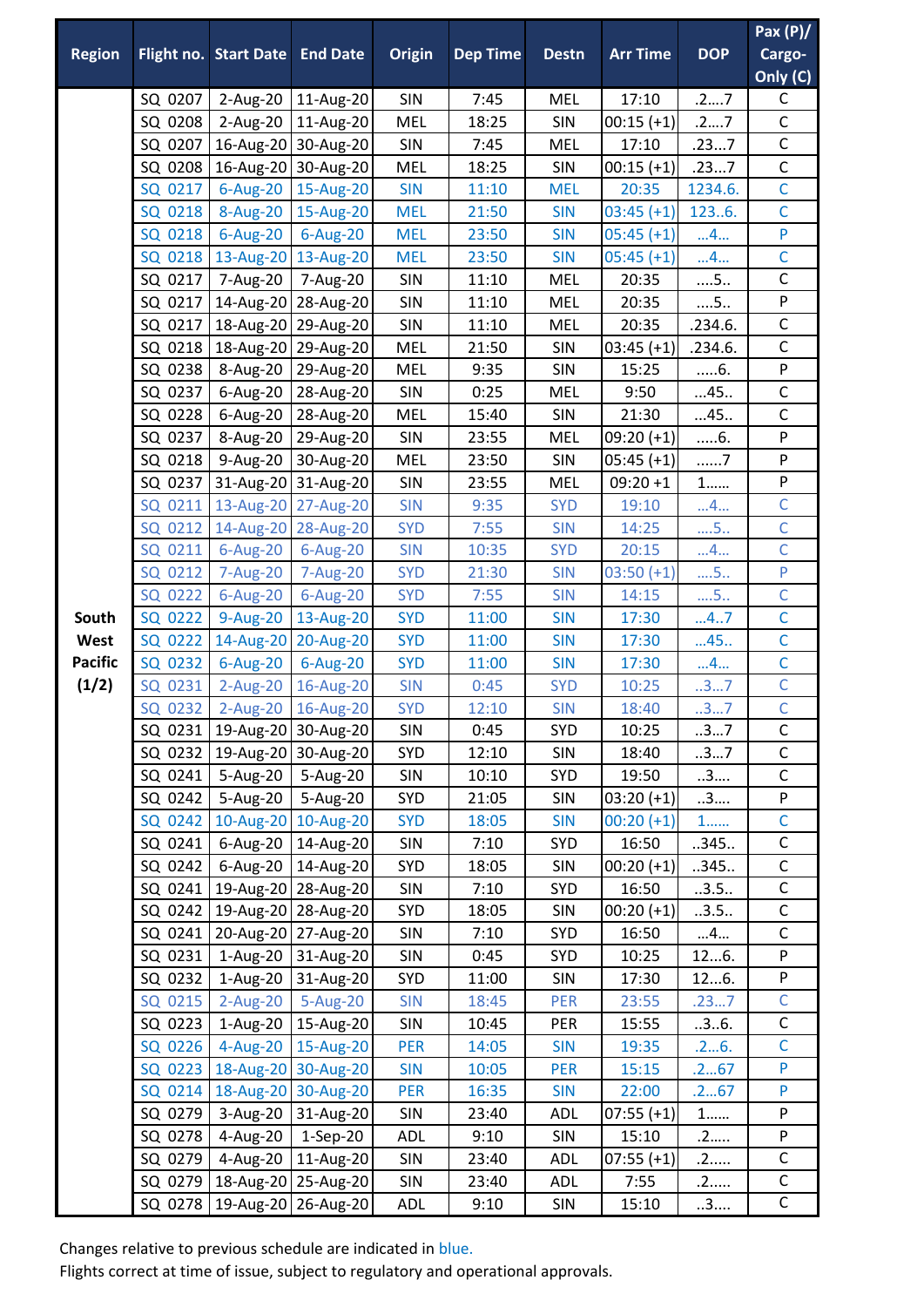|                |                 |                                |                     |               |                 |              |                 |                  | Pax $(P)/$                |
|----------------|-----------------|--------------------------------|---------------------|---------------|-----------------|--------------|-----------------|------------------|---------------------------|
| <b>Region</b>  |                 | Flight no. Start Date End Date |                     | <b>Origin</b> | <b>Dep Time</b> | <b>Destn</b> | <b>Arr Time</b> | <b>DOP</b>       | Cargo-                    |
|                |                 |                                |                     |               |                 |              |                 |                  | Only (C)                  |
|                | SQ 0285         | 8-Aug-20                       | 8-Aug-20            | SIN           | 22:15           | <b>AKL</b>   | $11:50 (+1)$    | 6.               | $\mathsf C$               |
|                | SQ 0286         |                                | 10-Aug-20 10-Aug-20 | <b>AKL</b>    | 14:10           | SIN          | 21:00           | $1$              | $\mathsf C$               |
|                | SQ 0285         | 10-Aug-20                      | 31-Aug-20           | <b>SIN</b>    | 22:45           | <b>AKL</b>   | $12:20 (+1)$    | 1                | $\mathsf{C}$              |
|                | SQ 0286         | 12-Aug-20                      | 2-Sep-20            | <b>AKL</b>    | 14:10           | <b>SIN</b>   | 21:00           | 3                | $\mathsf{C}$              |
|                | SQ 0285         | 9-Aug-20                       | 30-Aug-20           | SIN           | 18:40           | <b>AKL</b>   | $08:15 (+1)$    | 7                | ${\sf P}$                 |
|                | SQ 0286         | 11-Aug-20                      | 1-Sep-20            | <b>AKL</b>    | 14:10           | SIN          | 21:00           | .2               | ${\sf P}$                 |
|                | SQ 0285         | $1-Aug-20$                     | 9-Aug-20            | SIN           | 22:45           | <b>AKL</b>   | $12:20 (+1)$    | 67               | $\mathsf C$               |
|                | SQ 0286         | 3-Aug-20                       | 11-Aug-20           | <b>AKL</b>    | 14:10           | <b>SIN</b>   | 21:00           | 12               | $\mathsf C$               |
|                | SQ 0281         | 5-Aug-20                       | 28-Aug-20           | SIN           | 8:45            | <b>AKL</b>   | 22:20           | .3.5.            | $\boldsymbol{\mathsf{P}}$ |
|                | SQ 0286         | 6-Aug-20                       | 29-Aug-20           | <b>AKL</b>    | 15:15           | SIN          | 22:05           | 4.6.             | ${\sf P}$                 |
|                | SQ 0285         | 3-Aug-20                       | 3-Aug-20            | SIN           | 23:55           | <b>AKL</b>   | 13:30           | $1,\ldots\ldots$ | P                         |
|                | SQ 0282         | 5-Aug-20                       | 5-Aug-20            | AKL           | 23:20           | SIN          | $06:10 (+1)$    | 3                | ${\sf P}$                 |
|                | SQ 0283         | 15-Aug-20                      | 29-Aug-20           | <b>SIN</b>    | 23:55           | <b>AKL</b>   | 13:30           | 6.               | P                         |
|                | SQ 0282         | 17-Aug-20                      | 31-Aug-20           | <b>AKL</b>    | 23:20           | <b>SIN</b>   | $06:10 (+1)$    | $1$              | $\mathsf{P}$              |
|                | SQ 0285         | 6-Aug-20                       | 6-Aug-20            | <b>SIN</b>    | 6:35            | <b>AKL</b>   | 20:10           | 4                | $\mathsf{C}$              |
| South          | SQ 0282         | 7-Aug-20                       | 7-Aug-20            | <b>AKL</b>    | 13:05           | <b>SIN</b>   | 19:55           | 5                | $\mathsf{P}$              |
| West           | SQ 0235         |                                | 11-Aug-20 11-Aug-20 | <b>SIN</b>    | 21:30           | <b>BNE</b>   | $07:05 (+1)$    | .2               | $\mathsf{C}$              |
| <b>Pacific</b> | SQ 0236         | 12-Aug-20                      | 12-Aug-20           | <b>BNE</b>    | 22:05           | <b>SIN</b>   | $04:05 (+1)$    | 3                | ${\sf P}$                 |
| (2/2)          | SQ 0265         | 1-Aug-20                       | 29-Aug-20           | SIN           | 7:40            | <b>BNE</b>   | 17:05           | .236.            | $\mathsf C$               |
|                | SQ 0256         | 2-Aug-20                       | 30-Aug-20           | <b>BNE</b>    | 9:20            | <b>SIN</b>   | 15:30           | .34.7            | $\mathsf C$               |
|                | SQ 0288         | 2-Aug-20                       | 2-Aug-20            | <b>BNE</b>    | 23:00           | SIN          | 05:00 (+1)      | $\dots 7$        | ${\sf P}$                 |
|                | SQ 0288         | 7-Aug-20                       | 30-Aug-20           | <b>SIN</b>    | 9:35            | SYD          | 19:15           | $\dots$ 5.7      | P                         |
|                | SQ 0288         | 7-Aug-20                       | 30-Aug-20           | SYD           | 20:25           | <b>BNE</b>   | 21:55           | 5.7              | ${\sf P}$                 |
|                | SQ 0288         | 7-Aug-20                       | 30-Aug-20           | <b>BNE</b>    | 23:00           | SIN          | $05:00 (+1)$    | $\dots$ 5.7      | ${\sf P}$                 |
|                | SQ 0297         | 2-Aug-20                       | 30-Aug-20           | SIN           | 23:00           | CHC          | $12:40 (+1)$    | 7                | ${\sf P}$                 |
|                | SQ 0298         | 4-Aug-20                       | $1-Sep-20$          | <b>CHC</b>    | 10:50           | SIN          | 17:40           | .2               | $\boldsymbol{\mathsf{P}}$ |
|                | SQ 0246         | 20-Aug-20                      | 27-Aug-20           | <b>WTB</b>    | 21:25           | SIN          | $03:20 + 1$     | 4                | $\mathsf C$               |
|                | TR <sub>8</sub> |                                | 4-Aug-20 25-Aug-20  | SIN           | 12:00           | PER          | 17:10           | .2               | $\boldsymbol{\mathsf{P}}$ |
|                | <b>TR9</b>      | 4-Aug-20                       | 25-Aug-20           | PER           | 18:10           | SIN          | 23:45           | .2               | P                         |
|                | TR <sub>8</sub> | 1-Aug-20                       | 29-Aug-20           | <b>SIN</b>    | 12:00           | PER          | 17:00           | 6.               | P                         |
|                | TR <sub>9</sub> | 1-Aug-20                       | 29-Aug-20           | PER           | 18:00           | SIN          | 23:20           | $6$ .            | P                         |
|                | TR <sub>8</sub> | 5-Aug-20                       | 27-Aug-20           | SIN           | 12:00           | PER          | 17:00           | 34               | $\mathsf C$               |
|                | <b>TR9</b>      | 5-Aug-20                       | 27-Aug-20           | PER           | 18:00           | SIN          | 23:30           | 34               | $\mathsf C$               |
|                | <b>TR 16</b>    | 7-Aug-20                       | 28-Aug-20           | SIN           | 15:30           | PER          | 20:35           | $\dots$ 5        | ${\sf P}$                 |
|                | <b>TR 17</b>    | 7-Aug-20                       | 28-Aug-20           | PER           | 21:50           | SIN          | $03:15 (+1)$    | $\dots$ 5        | ${\sf P}$                 |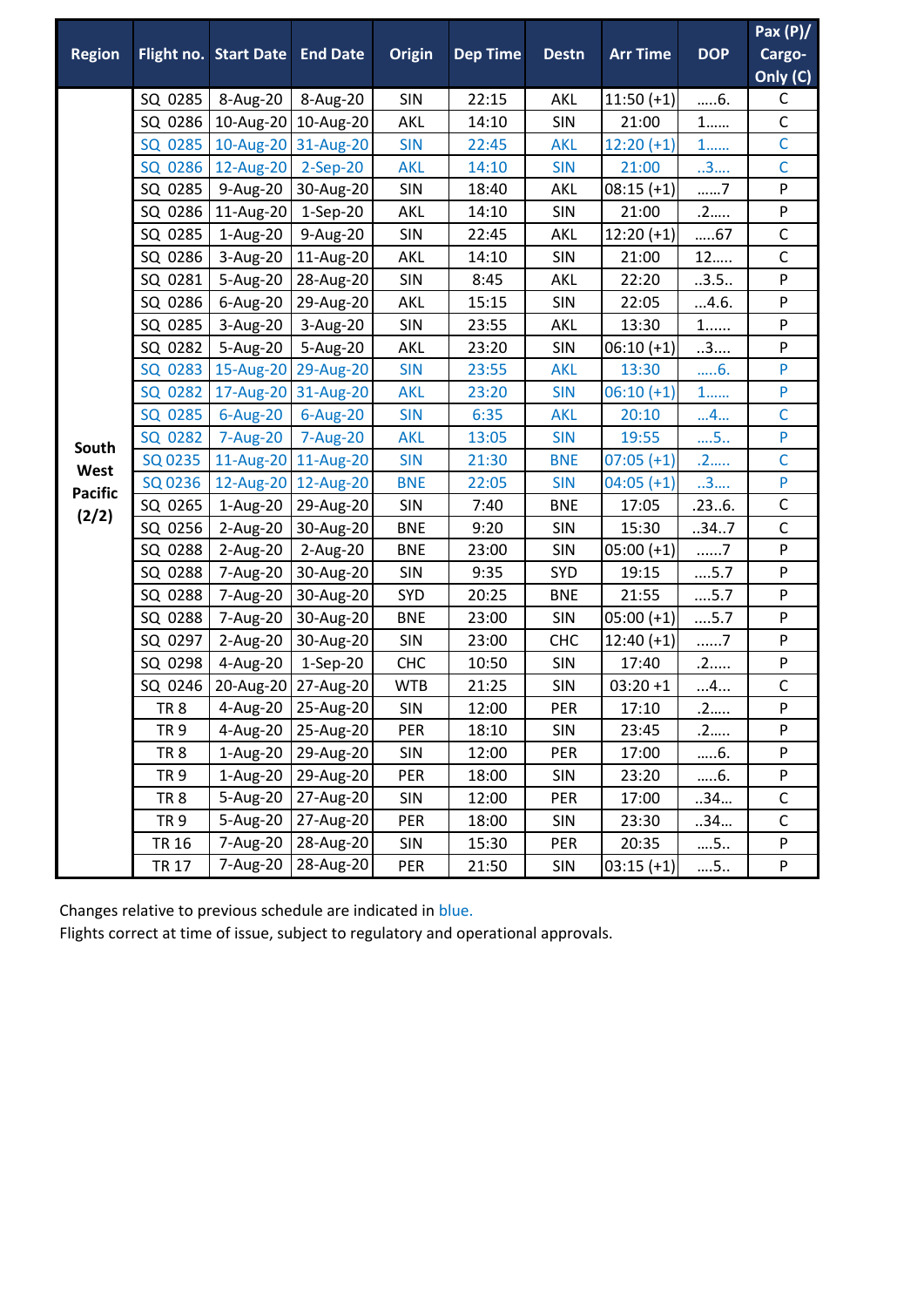|                  |         |                                 |                      |               |                 |              |                 |            | Pax $(P)/$   |
|------------------|---------|---------------------------------|----------------------|---------------|-----------------|--------------|-----------------|------------|--------------|
| <b>Region</b>    |         | Flight no. Start Date End Date  |                      | <b>Origin</b> | <b>Dep Time</b> | <b>Destn</b> | <b>Arr Time</b> | <b>DOP</b> | Cargo-       |
|                  |         |                                 |                      |               |                 |              |                 |            | Only (C)     |
|                  | SQ 0104 | 3-Aug-20                        | 31-Aug-20            | SIN           | 8:30            | <b>KUL</b>   | 9:30            | 1.3.5.     | $\mathsf{P}$ |
|                  | SQ 0105 | 3-Aug-20                        | 31-Aug-20            | KUL           | 10:25           | <b>SIN</b>   | 11:35           | 1.3.5.     | ${\sf P}$    |
|                  | SQ 0176 | 7-Aug-20                        | 7-Aug-20             | <b>SIN</b>    | 9:15            | <b>HAN</b>   | 11:25           | $\dots$ 5  | P            |
|                  | SQ 0176 | 14-Aug-20                       | 28-Aug-20            | <b>SIN</b>    | 9:15            | <b>HAN</b>   | 11:25           | $\dots$ 5  | $\mathsf{C}$ |
|                  | SQ 0175 | 7-Aug-20                        | 28-Aug-20            | <b>HAN</b>    | 12:35           | <b>SIN</b>   | 17:05           | $\dots$ 5  | ${\sf P}$    |
|                  | SQ 0176 | 1-Aug-20                        | 29-Aug-20            | SIN           | 9:15            | <b>HAN</b>   | 11:25           | .3.6.      | $\mathsf C$  |
|                  | SQ 0175 | $1-Aug-20$                      | 29-Aug-20            | <b>HAN</b>    | 12:35           | SIN          | 17:05           | .3.6.      | $\mathsf C$  |
|                  | SQ 0176 | $6$ -Aug-20                     | 6-Aug-20             | <b>SIN</b>    | 9:15            | <b>HAN</b>   | 11:25           | 4          | $\mathsf{C}$ |
|                  | SQ 0175 | $6$ -Aug-20                     | 6-Aug-20             | <b>HAN</b>    | 12:35           | <b>SIN</b>   | 17:05           | 4          | $\mathsf{C}$ |
|                  | SQ 0178 | 6-Aug-20                        | 9-Aug-20             | <b>SIN</b>    | 9:45            | <b>SGN</b>   | 10:55           | 47         | P            |
|                  | SQ 0178 | 13-Aug-20                       | 30-Aug-20            | <b>SIN</b>    | 9:45            | <b>SGN</b>   | 10:55           | 47         | $\mathsf{C}$ |
|                  | SQ 0177 | 2-Aug-20                        | 30-Aug-20            | SGN           | 12:30           | SIN          | 15:30           | 47         | P            |
|                  | SQ 0178 | 1-Aug-20                        | 29-Aug-20            | SIN           | 9:45            | SGN          | 10:55           | $6$ .      | $\mathsf{C}$ |
|                  | SQ 0177 | 1-Aug-20                        | 29-Aug-20            | SGN           | 12:30           | SIN          | 15:30           | $6$ .      | $\mathsf C$  |
|                  | SQ 0910 | 2-Aug-20                        | 30-Aug-20            | SIN           | 9:30            | MNL          | 13:05           | .27        | ${\sf P}$    |
|                  | SQ 0917 | 2-Aug-20                        | 30-Aug-20            | <b>MNL</b>    | 14:15           | SIN          | 17:55           | .27        | ${\sf P}$    |
|                  | SQ 0930 | 5-Aug-20                        | 12-Aug-20            | <b>SIN</b>    | 7:50            | <b>SUB</b>   | 9:05            | 3          | $\mathsf{C}$ |
|                  | SQ 0931 | 5-Aug-20                        | 12-Aug-20            | <b>SUB</b>    | 10:10           | <b>SIN</b>   | 13:30           | 3          | $\mathsf{C}$ |
| South            | SQ 0960 | 5-Aug-20                        | 7-Aug-20             | <b>SIN</b>    | 15:15           | <b>CGK</b>   | 16:00           | .3.5.      | $\mathsf{C}$ |
| <b>East Asia</b> | SQ 0961 | 5-Aug-20                        | 7-Aug-20             | <b>CGK</b>    | 17:00           | <b>SIN</b>   | 19:50           | .3.5.      | $\mathsf{C}$ |
| (1/2)            | SQ 0966 | 3-Aug-20                        | 31-Aug-20            | SIN           | 18:30           | <b>CGK</b>   | 19:20           | 12567      | ${\sf P}$    |
|                  | SQ 0967 | 3-Aug-20                        | 31-Aug-20            | <b>CGK</b>    | 20:15           | <b>SIN</b>   | 23:05           | 12567      | ${\sf P}$    |
|                  | SQ 0966 | 5-Aug-20                        | 6-Aug-20             | <b>SIN</b>    | 18:30           | <b>CGK</b>   | 19:20           | .34        | $\mathsf{C}$ |
|                  | SQ 0967 | 5-Aug-20                        | 6-Aug-20             | <b>CGK</b>    | 20:15           | <b>SIN</b>   | 23:05           | 34         | $\mathsf{C}$ |
|                  | SQ 0972 | 6-Aug-20                        | 6-Aug-20             | <b>SIN</b>    | 9:30            | <b>BKK</b>   | 11:00           | 4          | $\mathsf{C}$ |
|                  | SQ 0975 | 6-Aug-20                        | $6$ -Aug-20          | <b>BKK</b>    | 12:15           | <b>SIN</b>   | 15:40           | 4          | $\mathsf{C}$ |
|                  | SQ 0970 | 8-Aug-20                        | 8-Aug-20             | <b>SIN</b>    | 7:10            | <b>BKK</b>   | 8:35            | 6.         | $\mathsf C$  |
|                  | SQ 0973 | 8-Aug-20                        | 8-Aug-20             | <b>BKK</b>    | 9:40            | <b>SIN</b>   | 13:05           | 6.         | $\mathsf{C}$ |
|                  | SQ 0976 |                                 | 4-Aug-20   18-Aug-20 | SIN           | 16:00           | <b>BKK</b>   | 17:25           | .25.7      | C            |
|                  | SQ 0976 |                                 | 21-Aug-20 21-Aug-20  | <b>SIN</b>    | 16:00           | <b>BKK</b>   | 17:25           | $\dots$ 5  | P            |
|                  | SQ 0976 |                                 | 23-Aug-20 28-Aug-20  | SIN           | 16:00           | <b>BKK</b>   | 17:25           | .25.7      | $\mathsf C$  |
|                  | SQ 0976 |                                 | 30-Aug-20 30-Aug-20  | SIN           | 16:00           | <b>BKK</b>   | 17:25           | 7          | ${\sf P}$    |
|                  | SQ 0979 | 2-Aug-20                        | 30-Aug-20            | <b>BKK</b>    | 18:30           | <b>SIN</b>   | 21:55           | .25.7      | P            |
|                  | SQ 0976 | 3-Aug-20                        | 13-Aug-20            | SIN           | 16:00           | <b>BKK</b>   | 17:25           | 1.34       | $\mathsf C$  |
|                  | SQ 0976 | 7-Aug-20                        | 14-Aug-20            | <b>SIN</b>    | 16:00           | <b>BKK</b>   | 17:25           | $\dots$ 5  | ${\sf P}$    |
|                  | SQ 0979 | 3-Aug-20                        | 13-Aug-20            | <b>BKK</b>    | 18:30           | SIN          | 21:55           | 1.34       | $\mathsf C$  |
|                  | SQ 0979 |                                 | 1-Aug-20   15-Aug-20 | <b>BKK</b>    | 18:30           | SIN          | 21:55           | $6$ .      | $\mathsf C$  |
|                  | SQ 0976 |                                 | 17-Aug-20 31-Aug-20  | SIN           | 16:00           | <b>BKK</b>   | 17:25           | 1.34.6.    | $\mathsf C$  |
|                  |         | SQ 0979   17-Aug-20   31-Aug-20 |                      | <b>BKK</b>    | 18:30           | SIN          | 21:55           | 1.34.6.    | $\mathsf C$  |